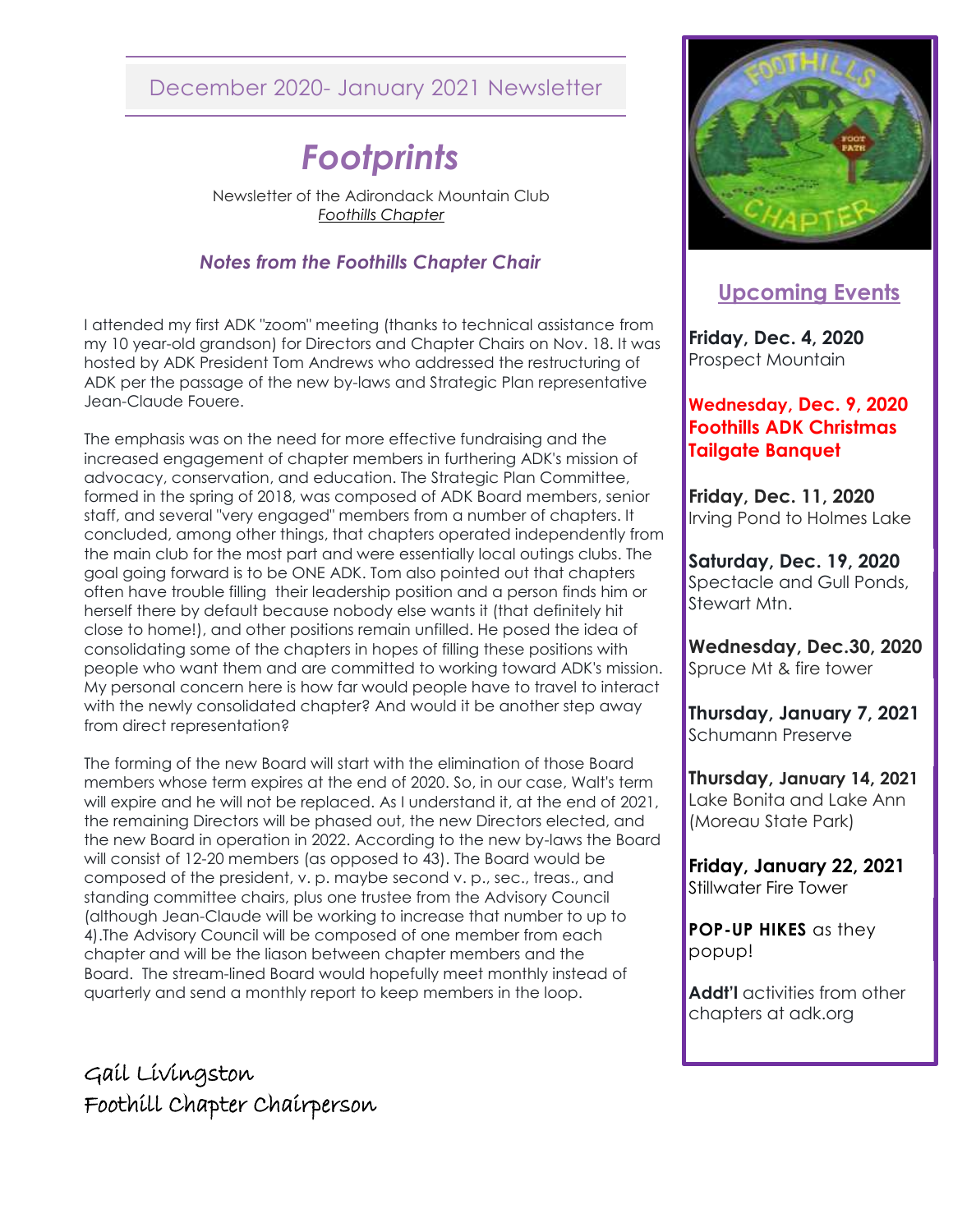

#### **Friday, December 4, 2020 Prospect Mountain**

We will approach this mountain from the Lake George Recreation area. This is such a pleasant hike that has become one of my favorites. Once outside the rec area we follow a beautiful stream for a distance gradually climbing. Eventually, after leaving the stream we come out at one of the parking lots. This is so cool! We walk a little more through roads and stairs to the summit. It has such a charm when it's closed for the season yet we are there! 5.2 miles, 1430' of ascent. Rated C+

~~~~~~~~~~~~~~~~~~~~~~~~~~~~~~~~~~~~~~~~~~~~~~~~~~~~~~~~~~~~~~~~~~~

Leader: Sharon Getman [gogimpygo@yahoo.com](mailto:gogimpygo@yahoo.com) or 518.673.5216

## **Wednesday, December 9, 2020 Foothills Christmas Tailgate Banquet @ Pinnacle Rd deadend**

Our annual Christmas Banquet this year will take a socially distant course.

We will start with a hike to Chase Lake (or part way) departing at 10:00 am from the trailhead at the end of Pinnacle Rd in Bleeker.

Following our return to the parking area, we'll celebrate with a Tailgate Luncheon around 12:30 or 1:00 pm. Bring a dish to share and table service (or your personal lunch if preferred). Come for hike & dine or just dine!

We expect to have a couple of bonfires to add warmth and ambiance! Any questions, please contact Jan at [janmac48@yahoo.com](mailto:janmac48@yahoo.com) or 518-993-4255.

## ~~~~~~~~~~~~~~~~~~~~~~~~~~~~~~~~~~~~~~~~~~~~~~~~~~~~~~~~~~~~~~~~~~~

## **Friday, December 11, 2020 Irving Pond to Holmes Lake**

We'll spot a car on Holmes Rd. and then go to Shutts Road to begin our hike. We'll hike to Irving Pond, Bellows Lake and Holmes Lake. IF conditions are good and we feel energetic, we can add in Little Holmes Lake. If conditions are not good, we may go only to Irving Pond and Bellows Lake and return to our starting point. It is winter so we need to remain flexible. Since this hike is relatively level, it will be a beautiful walk in the woods. 6+ miles

Elevation gain: less than 500 feet

Contact: Nancy Buckley [NancyB@aol.com](mailto:NancyB@aol.com) 518-863-6392 Cell: 518-542-1362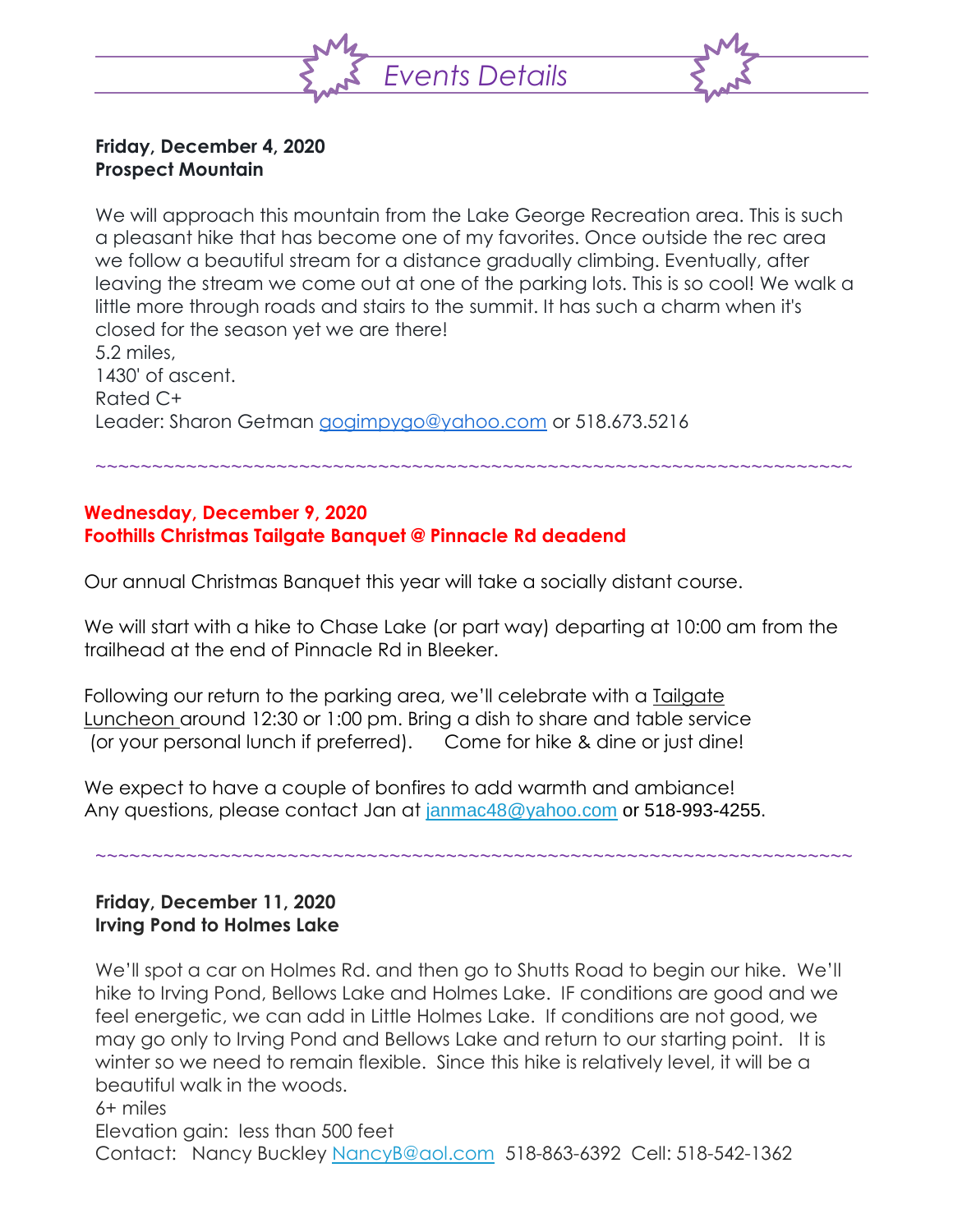## **Saturday, December 19, 2020 Spectacle and Gull Ponds, Stewart Mtn.**

These are easy, short hikes that combined should make a nice day's outing. Spectacle and Gull are in the Pharoah Mtn. Wilderness and Stewart Mtn. is part of the Chester Challenge.

~~~~~~~~~~~~~~~~~~~~~~~~~~~~~~~~~~~~~~~~~~~~~~~~~~~~~~~~~~~~~~~~~~~

Spectacle Pond is described as a "beautiful and relaxing walk in the deep woods." Three bridges are crossed in the first half mile, then the trail begins to climb alongside the stream. After crossing the outlet of the pond, the trail follows a ridge, giving an excellent view of Pharoah Mtn. 3.4 miles rt.

The Gull Pond trail goes through deep woods until it climbs a rocky outcrop overlooking the pond with a view of sheer rock cliffs across the way. 1 mi. rt We'll hit Stewart Mtn. on the way home. It is less than a mile and has a great view of Loon Lake.

Rating: C+ Total distance 5+ miles. Leader: Gail Livingston- pepperjack@frontiernet.net or call 518-725-6202

~~~~~~~~~~~~~~~~~~~~~~~~~~~~~~~~~~~~~~~~~~~~~~~~~~~~~~~~~~~~~~~~~~~

### **Wednesday, December 30, 2020 Spruce Mt & fire tower**

This mountain is located in the town of Corinth. It's a nice short hike to a great payoff of views from the firetower of the southern Adirondacks and the Hudson River. The trail will be a total of 2.5 miles with ascent of 1000'. Rated C

Leader: Jan MacLauchlin [janmac48@yahoo.com](mailto:janmac48@yahoo.com) or 518-993-4255

~~~~~~~~~~~~~~~~~~~~~~~~~~~~~~~~~~~~~~~~~~~~~~~~~~~~~~~~~~~~~~~~~~~

#### **Thursday, January 7, 2020 Schumann Preserve**

This is an interesting hike near Kattskill Bay of Lake George. It features great views. The first third of the hike has many stone steps and switchbacks to prevent erosion. This climb will bring us to a gazebo and open field with information placards. Our climb will continue a mile more over rolling terrain, culminating at a water falls. If there is water we can continue along for views. This out and back hike will be 3.8 miles with ascent of 1325'.

Rated C

Contact Leader: Sharon Getman- [gogimpygo@yahoo.com](mailto:gogimpygo@yahoo.com) or 518.673.5216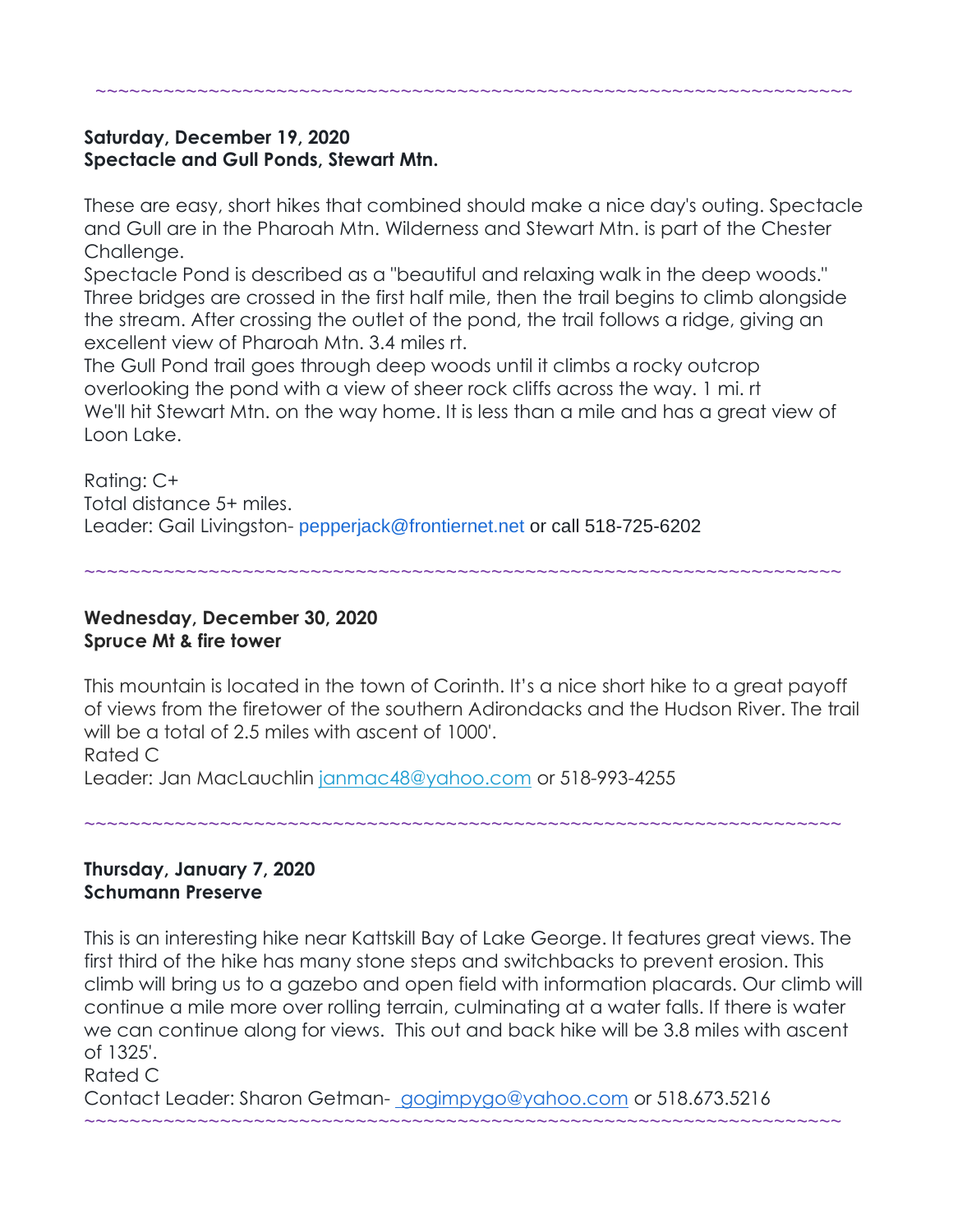#### **Thursday, January 14, 2021 Lake Bonita and Lake Ann (Moreau State Park)**

Conditions will determine our ultimate destination. We will hike around Lake Bonita to the Lake Ann Lean-to in Moreau State Park. If conditions are good, we will continue on to the overlook on the Hudson River. We'll loop down via the waterfall trail and then back to our cars.

Lake Bonita to Lake Ann to overlook to Waterfall trail: 6 miles RT Lake Bonita to Overlook & return: 4.9 miles RT Lake Bonita to Lake Ann and return: 4.3 miles RT Elevation Gain 940 feet for hike to overlook. Contact: Nancy Buckley [NancyB@aol.com](mailto:NancyB@aol.com) 518-863-6392 Cell: 518-542-1362

~~~~~~~~~~~~~~~~~~~~~~~~~~~~~~~~~~~~~~~~~~~~~~~~~~~~~~~~~~~~~~~~~~~

#### **Friday, January 22, 2020 Stillwater Fire Tower**

A quick and enjoyable hike near Old Forge, the current hiking trail up Stillwater is a new trail, cut when the fire tower was being rebuilt. The trail ascends the mountain at an easy grade throughout and connects with the original trail shortly before the summit of the peak. From the top, you can take in the view of the High Peaks far off to the east and Tug Hill Plateau nearer by to the west. 1.9 miles round-trip. 560 feet elev. gain. If conditions are good & time permits, we may add Bald Mt Fire Tower.

Leader: Jan MacLauchlin [janmac48@yahoo.com](mailto:janmac48@yahoo.com) or 518-993-4255.

#### **POP-UP HIKES**

As social distancing conditions allow, hikes or bikes may be scheduled with short notice. IF you wish to be notified of these via email, please contact Sharon Getman, Outings Chair at [gogimpygo@yahoo.com](mailto:gogimpygo@yahoo.com) or call 518.673.5216 Otherwise you will not receive email notification.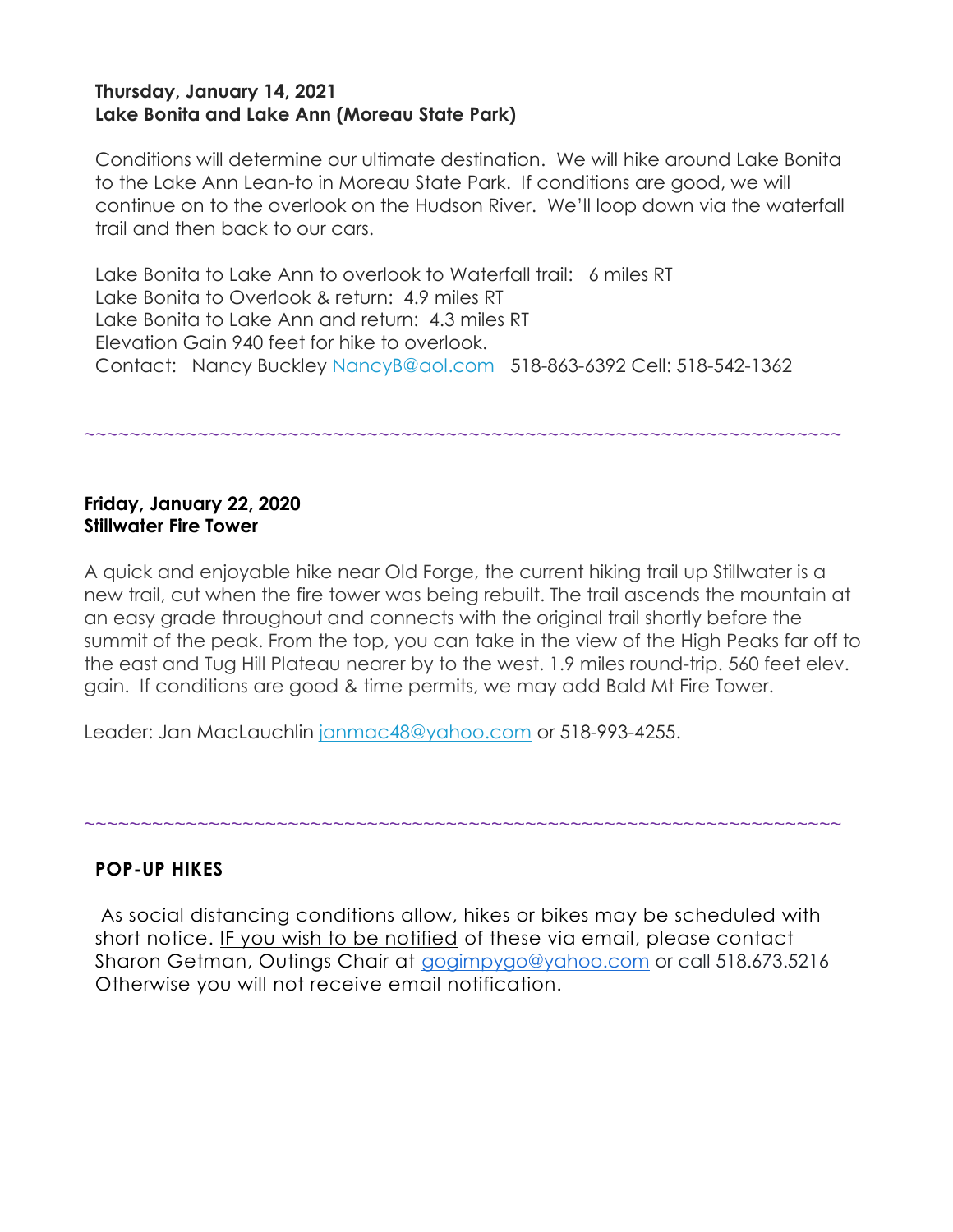

## **Crane Mountain and Crane Pond**

October 1, 2020

Sometimes all the elements come together to make for a perfect day in the woods.



Friendly people, cool, sunny weather and beautiful fall foliage. Nine hardy climbers headed up the rocky trail to the Crane Mountain Summit. Along the way, we met a young mom and her 7-year old daughter and 5-year old son. What a joy it was seeing these children hop up the rocks. The 25-foot ladder was a bit of a challenge for Piper so Kevin put her in his backpack to get her up the ladder.

The summit was

~~~~~~~~~~~~~~~~~~~~~~~~~~~~~~~~~~~~~~~~~~~~~~~~~~~~~~~~~~~~~~~~~~~

breezy, so we didn't linger too long. We found 'Linda's ledge' which offered beautiful views of the Pond below us and Gore Mountain. The group hiked down to the pond and then around to the North Knob (aka Nancy's Nob). At this



point we could see the high peaks to the north in all their glory. Arriving back at the cars, we had cookies and Thora's apple cider communion. A perfect day! Hardy hikers: Kathy Miles, Sharon, Kevin and Piper Getman, Denise Pricher, Thora Blackwood, Al Morse, Nolan Marciniec, and Bob Buckley and leader: Nancy Buckley



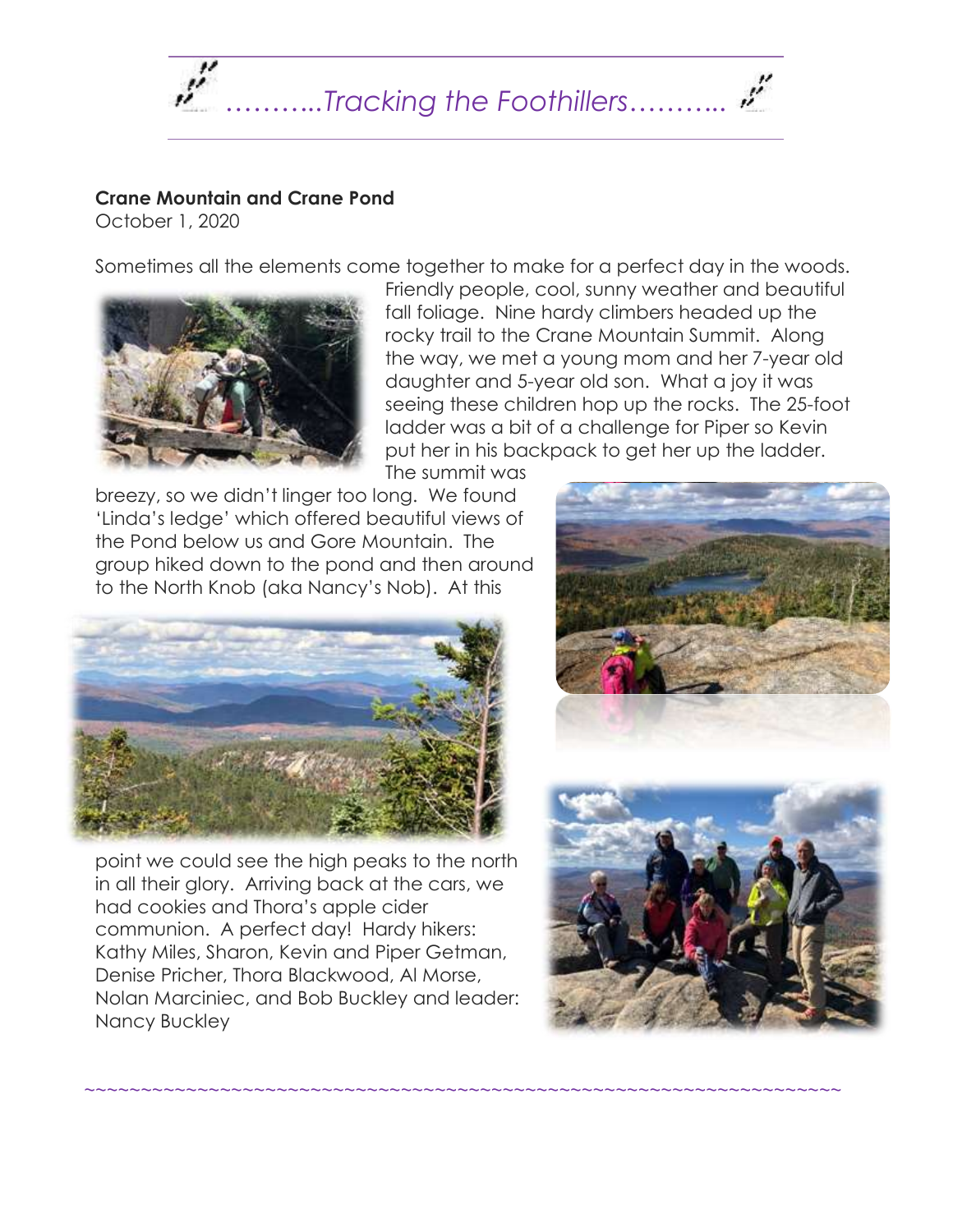## **Successful ADK Foothills Chapter Adopt-A-Highway CLEAN UP DAY**

October 6, 2020



Our beautiful section of Route 30 near the Sacandaga River and the Sacandaga Campsite was looking all spruced up after the hard work of Gail Livingston, Thora Blackwood, Linda Smitas and Marie Naple. We had a beautiful day and the mower had been through along the side of the highway so we were lucky that the grass was low but the number of shredded cans, etc was surprising. We are also always surprised at how many bags we can fill up! Thora found a sizable stash of old tires that were pitched over a steep roadside but they were retrieved and

brought roadside for collection by NYS Highway Dept. Our next cleanup will be in the spring in May-just before bugs!

~~~~~~~~~~~~~~~~~~~~~~~~~~~~~~~~~~~~~~~~~~~~~~~~~~~~~~~~~~~~~~~~~~~

## **Snowy Mt.**

Friday, October 23, 2020



The word of the day for our Snowy Mt hike was W-E-T! Recent rains had left the trails muddy and wet with leaves, and streams frequently running in the trail. That didn't dampen the spirits of 7 hikers whose goal was to reach the top & safely return to the parking lot. Rock scrambling, root grabbing and careful foot placement kept us 'on

our toes'. Alas, even with the summit too fogged in for a view, the hike was a bucket list achievement for T.B. (Congratulations!) After 7+ hours on the trail we celebrated with a "non-birthday" treat! Thank you for



a great day to Dianne Kierpiec, Thora Blackwood, Kathy Schlotzhauer, Bob & Nancy Buckley, & Gail Livingston. Leader, Jan MacLauchlin



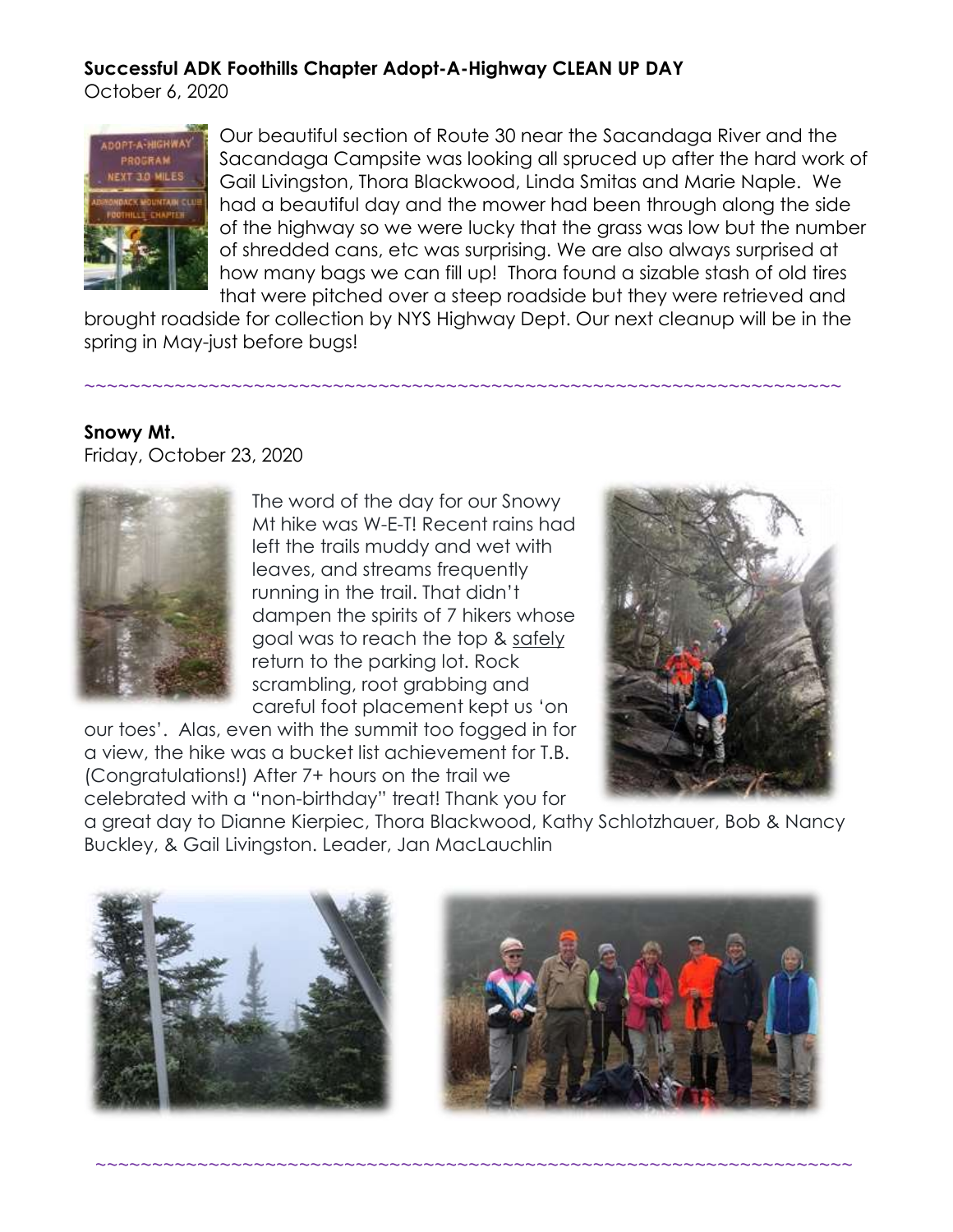#### **Blue Mountain**

Thursday, October 15, 2020

It was a beautiful day to climb a mountain, and as popular as Blue Mountain is, only one car was in the parking lot. We set off on a carpet of leaves and soon reached the old logging road. Not long after the trail became strewn with rocks and boulders which gave way to steep rock faces. We were glad there was only a trickle of water on some, because even on dry you needed to be careful. Once at the top we set our packs down in a sunny spot out of the wind. Some of us ate lunch and then climbed the tower, while others did the reverse. We hiked over to the observer's cabin for another view where two young women were having their lunch and then returned to our packs for the trip down. Only one ugly incident marred this perfect fall day. One of our packs had been vandalized in the short amount of time we explored the top. We'd seen an individual lurking around, but mistakenly assumed he was harmless. The stolen food was bad enough, but did he have to rip the pack pocket too? So fair warning to all: the chipmunks have moved on from mere nuisances to felons. Guard your food and pack at all times! Especially



because of people like the two young women who mentioned that the chipmunks on their last hike ate food right out of their hands...Can we site them for contributing to the delinquency of a rodent?

~~~~~~~~~~~~~~~~~~~~~~~~~~~~~~~~~~~~~~~~~~~~~~~~~~~~~~~~~~~~~~~~~~~

Fellow hikers: Bob and Nancy Buckley, Thora Blackwood, Kathy Miles and the leader, Gail Livingston



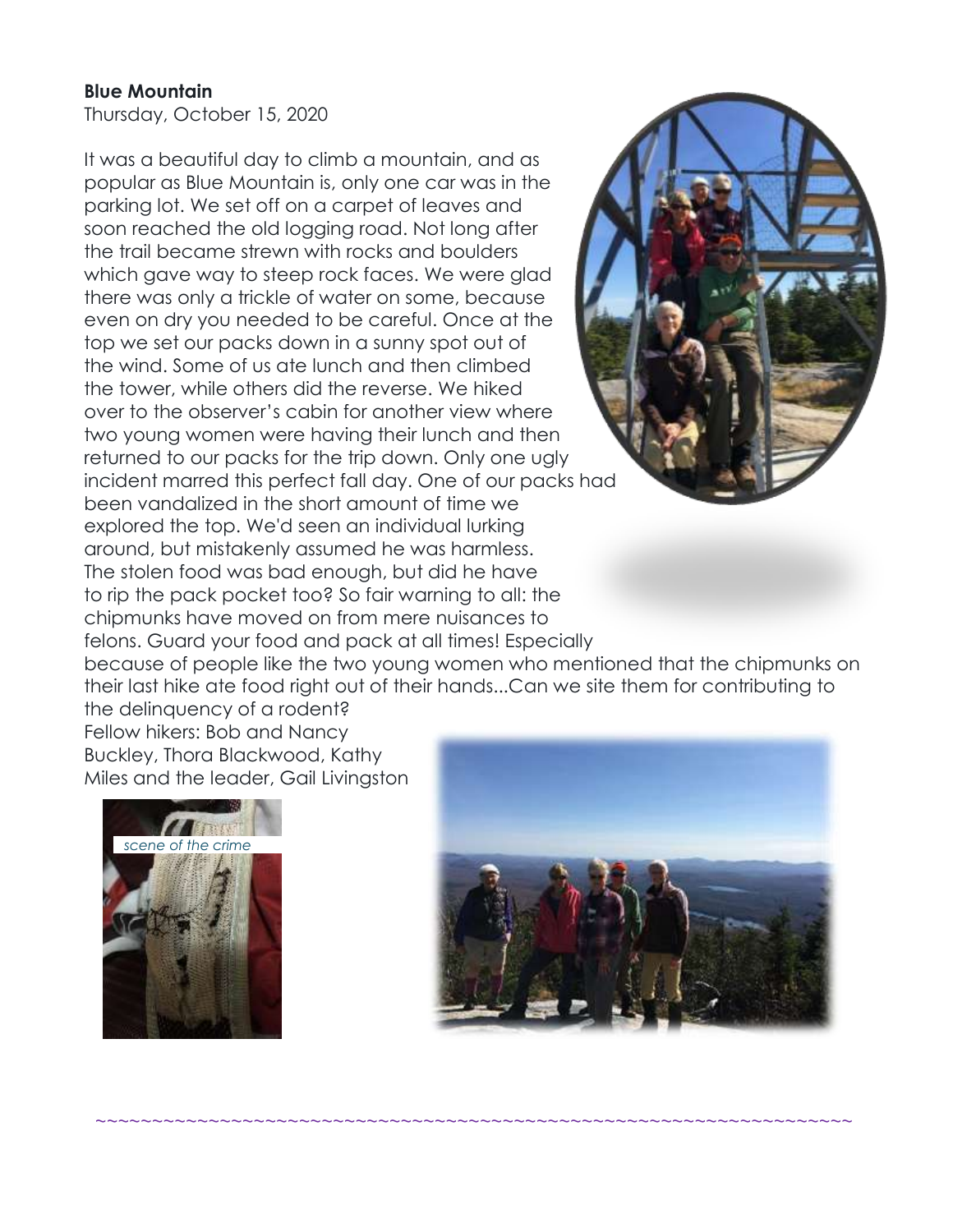#### **Irishtown Trail Maintenance**

October 28, 2020

It was supposed to stop raining by 9 (it didn't). It wasn't supposed to have snowed (it did). But when we made a Stewart's stop on the way, and took a vote to call it or go on, one gung-ho volunteer (not me) persuaded the rest of us to give it a try. As we



hiked in to Stony Pond with our handwarmers and hoods up, we had to admit the woods were beautiful with the light covering of snow. The uphill start warmed us up, and when we reached the

pond and started our trail work the rain abated and we were happy to see that the trail was in fairly good shape. We lunched at the fisherman's campsite at Big Sherman Pond and then resumed our work as the light rain fell once more. We removed seven blowdowns and side-cut intrusive

branches and hobble bush. One of the more memorable quotes, "Boy, Gail, we must REALLY love you..." We made a well-earned stop on the way home at Stewart's again for pie and coffee. My gratitude goes out to these amazing volunteers: Arlo Klinetob, Jan MacLauchlin. Linda Smitas, Val Levine, and Marie Naple. Leader- Gail Livingston



## **Berrymill Flow and Moose Mtn. Pond**

November 7, 2020

After a few wrong turns, missed turns, and backtracking we arrived at the trailhead much to the leader's relief. Thora just chalks it up to part of the adventure of hiking with Gail. The trail was a delight. Much of it is an old tote road which parallels a stream at times with one beautiful 5 foot waterfall. Farther on was evidence of a major wind storm with uprooted trees that looked like an overturned giant matchbox with trunks lying every which way. The diameter of a few that had been chain sawed to permit passage on the trail was amazing. Next a well-constructed bridge gave us a chance to admire the cascading stream below. We reached Moose Mtn. Pond, continued along the shore to the lean-to, and ate lunch with a view of Moose Mountain and Owl Pate across the pond. The well-maintained trail, lean-to, and outhouse make this a definite repeat destination. The perfect fall day was just icing on the cake. Fellow hikers included: Paul and Valerie Levine, Thora Blackwood, Sharon Getman and Piper. Leader: Gail Livingston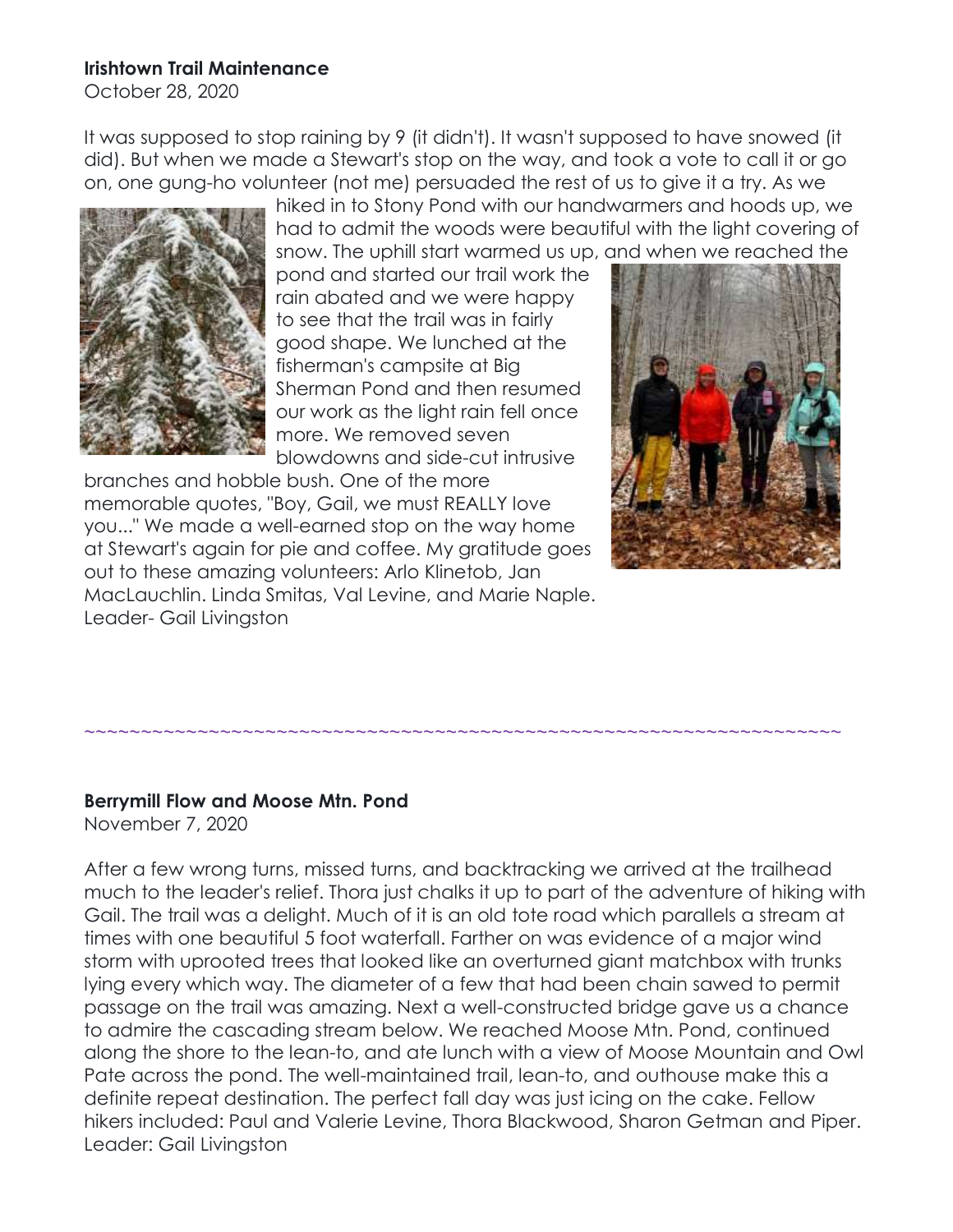



*Berrymill flow & Moose Mt Pond*

~~~~~~~~~~~~~~~~~~~~~~~~~~~~~~~~~~~~~~~~~~~~~~~~~~~~~~~~~~~~~~~~~~~

#### **Escarpment trail around North South Lake**

November 18, 2020

Decisions aren't always easy, nor are they always correct. The day this hike was originally planned for may or may not have been wet and foggy as forecasted. But I believed it could be, so instead of a 50 degree day we headed into the Great Wall of Manitou in a below 20 degree but sunny day. The Catskills have a great many trails crisscrossing to particular sights, along with horse trails and the Long Path that make trekking tricky, and so it was. We paused at many intersections to be sure we were

going correctly. In the beginning we hiked securely and gradually uphill on old road beds. Our first view was at Split Rock, a huge rock chunk laying parallel to our trail. Just beyond was Boulder Rock. This large open ledge provided views of the Hudson Valley and Massachusetts. We had to mind our step to avoid a 1600' drop off. We

encountered lovely mountain laurel laced trails and rugged dangerous ascents and descents on iced covered ledges necessitating caution. We lunched at the wide expanse where the Catskill Mountain House once stood sentinel to the valley below. Here it was decided to exit through North South Lake State Park based on the cold we weren't used to, the time and terrain. Total - 4.9 miles and 587' of elevation gain.

Hikers were Kathy M, Kathy S, Nancy and Bob B, Gail L, Jan M, Thora B, Kenny W, Kevin and leader-Sharon Getman, with Piper.